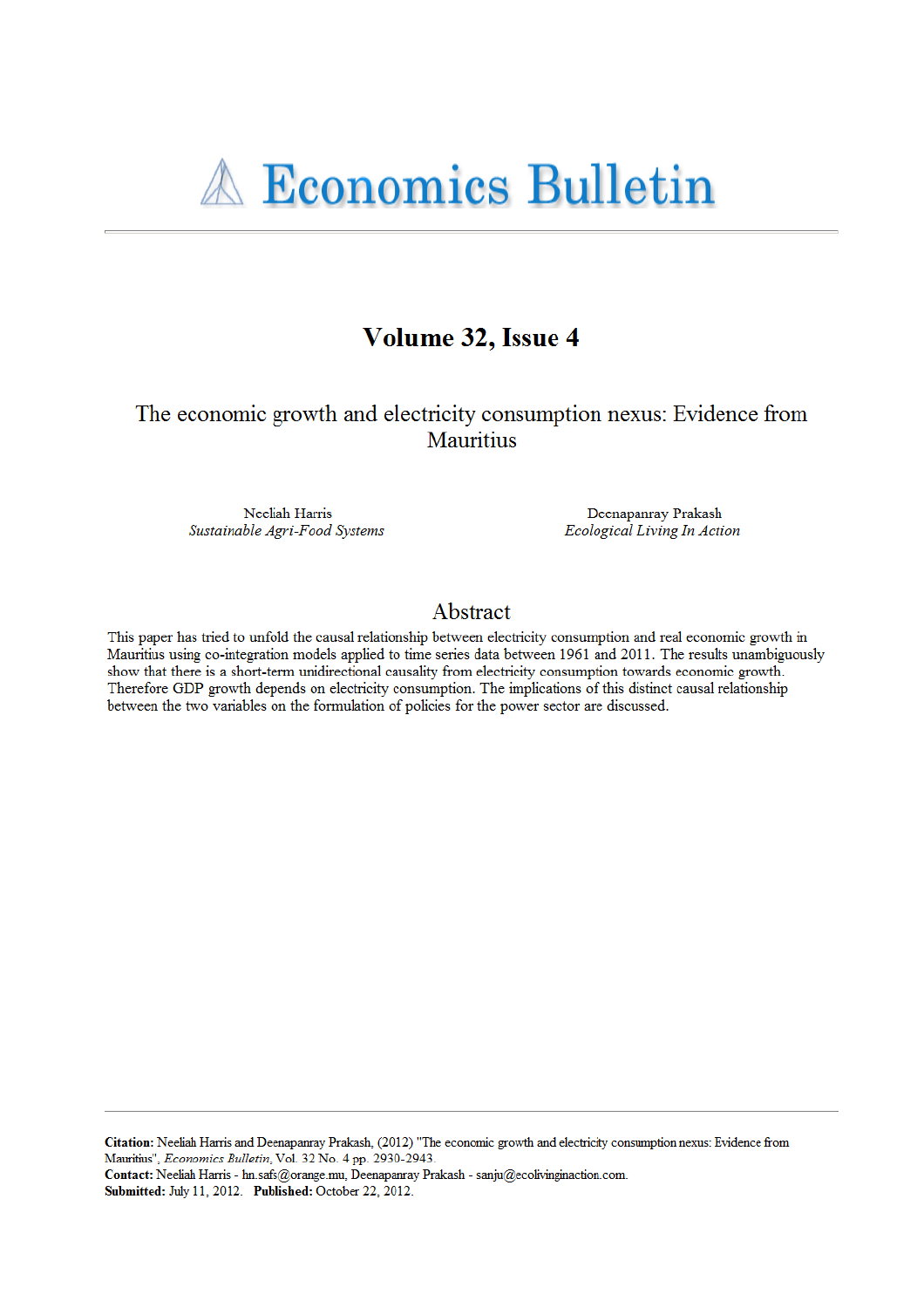## **1. Introduction**

Over the last decade numerous studies have depicted the relationship between energy (Wolde-Rufael, 2009; Akinlo, 2008; Apergis and Payne, 2009a, 2009b; Galindo, 2005; Glasure and Lee, 1997) or electricity (Odhiambo, 2009; Yoo, 2005; Wolde-Rufael, 2006; Shiu and Lam, 2004; Narayan and Singh, 2007; Ghosh, 2002) consumption and economic growth for several countries. There are four possibilities regarding the causal relationship between electricity (or energy) consumption and economic output. Firstly, the growth hypothesis where there can be unidirectional causality running from electricity consumption to economic growth (Shiu and Lam, 2004; Chandran *et al*., 2010; Kouakou, 2011), wherein a shortfall in electricity consumption (through for instance the inability to generate electricity to meet consumption), could lead to a fall in economic growth. If the unidirectional causality is in the opposite direction (Ghosh, 2002), it may imply that decreasing electricity consumption would not have a bearing on economic growth. This is also termed the conservation hypothesis. Thirdly there is a feedback hypothesis that upholds bidirectional causality. A bi-directional causality could mean that both electricity consumption and economic growth affect each other in a feedback fashion (Ahamad *et al*., 2011; Shuyun and Donghua, 2010; Odhiambo, 2009; Tang, 2008; Yoo, 2005). Lastly, no causality in either direction implies that implementing policies that affect electricity consumption would not affect economic growth, and vice versa (Altinay and Karagol, 2004). This is the neutrality hypothesis. Odhiambo (2009) has provided an exhaustive review of the literature concerning the four possibilities.

Understanding these relationships and their direction is necessary from a practical policy perspective that goes beyond its academic merit, since it is essential to establish whether or not economic growth, and hence socio-economic development, is constrained by the consumption, and hence, the generation of energy or electricity. Electricity is the foundation of economic growth and constitutes one of the vital infrastructural inputs in socioeconomic development. For instance, if there is no causality between electricity and Gross Domestic Product (GDP), or that there is a unidirectional Granger causality running from GDP to electricity, it would imply that a reduction in the use of electricity (for e.g. by increasing electricity productivity through behavioural change and efficiency measures) would not reduce economic growth. In contrast, economic growth would be reduced if electricity use were reduced when a unidirectional Granger causality runs from electricity use to GDP. The situation becomes more complex in the event that a bidirectional relationship was established between electricity use and GDP. Understanding such relationship flows is important for developing countries that rely on economic growth as a way to reduce poverty and achieve the Millennium Development Goals.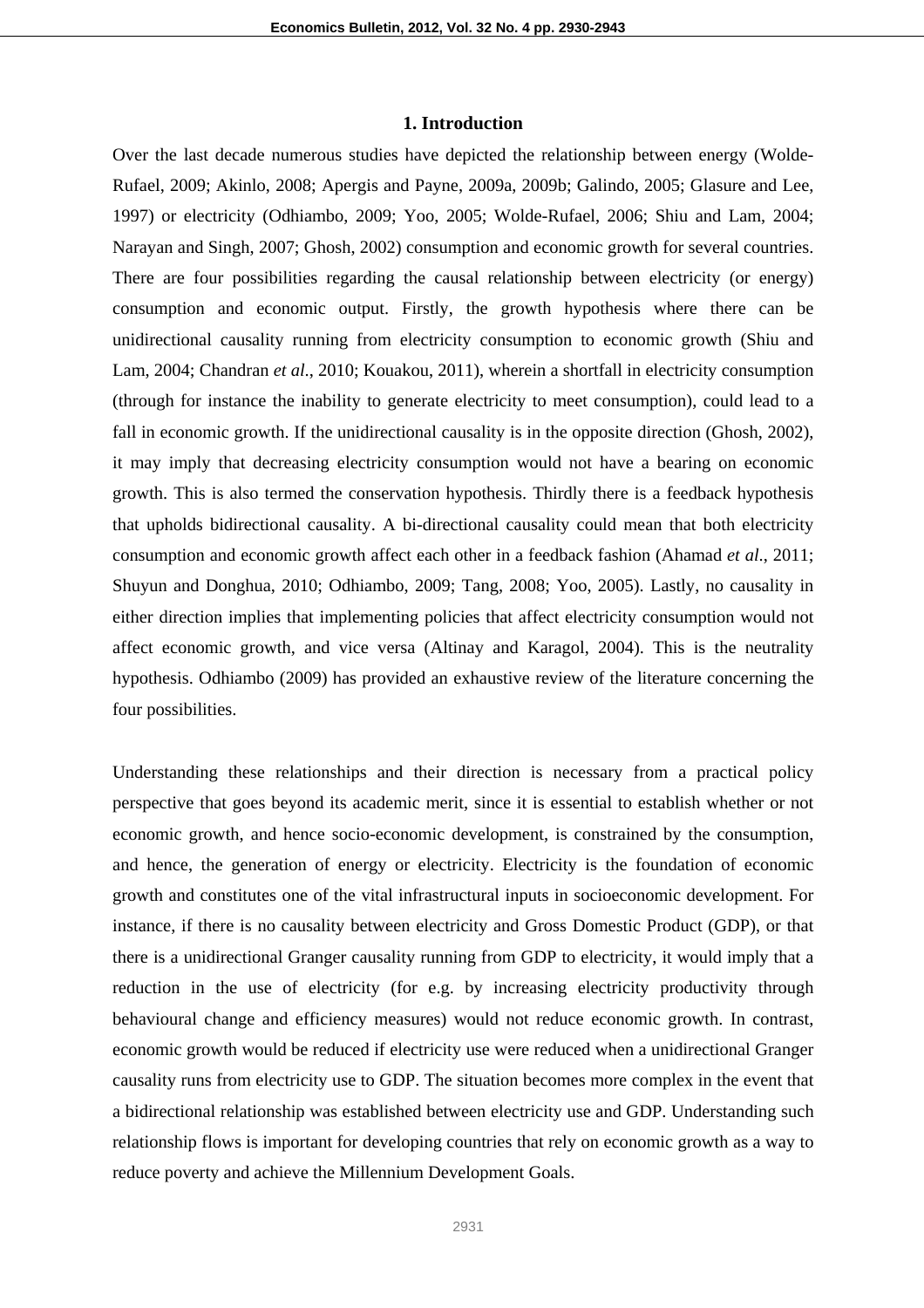However the empirical evidence from the literature, emanating from studying the electricityeconomic development nexus is mixed and ambiguous, reflecting the divergent hypotheses with causality ranging from bi- to uni-directional or being inexistent. As such findings from the literature do not lend themselves as policy prescription for countries where the electricity and economic growth nexus has not been systematically studied. In Mauritius, research on establishing the drivers of electricity consumption, and their relationships with economic output remains scattered at best. This study is an attempt to remedy this situation by undertaking an econometric analysis to establish any causal relationship between electricity consumption and economic growth. This is important at a juncture where Mauritius is implementing its long-term energy policy. For instance, a recent report quotes that "the method adopted by the (Central Electricity Board) CEB to forecast the electricity sales (GWh) and capacity demand (MW) over the long-term does not use GDP as input. This approach is supported by the fact that energy demand has been growing faster than GDP over the past decade. While GDP has grown by 85% from 1992, electricity sales have grown by 166% over the same period. Hence, GDP and energy growth are decoupled in our economic context" (Government of Mauritius,  $2007$ )<sup>1</sup>. Even though there has been a decoupling between electricity consumption and economic growth rates, we posit that electricity consumption impacts GDP and aim to characterise the direction of such causation. The presence if any of causation between the two variables should be considered in energy policy decision making. It is hoped that the justification provided for carrying out this study for Mauritius will take care of the viewpoint recently expressed by Karanfil (2009) on the use of conventional methodologies for investigating the energy-income nexus, towards informing policy making.

## **2. Methodology**

Time series data for electricity consumption (GWh) and growth in real Gross Domestic Product (GDP) has been used covering four decades, spanning the period 1961 and 2011.

## *2.1. Granger-causality*

 $\overline{a}$ 

The Granger-causality test is a simple and generic way for establishing any causal

 $1$  A similar reasoning can be found on page 35 of the Integrated Electricity Plan 2003-2012 produced by the Central Electricity Board in November 2003 (http://ceb.intnet.mu/CorporateInfo/IEP2003.pdf – accessed 10<sup>th</sup> July 2012).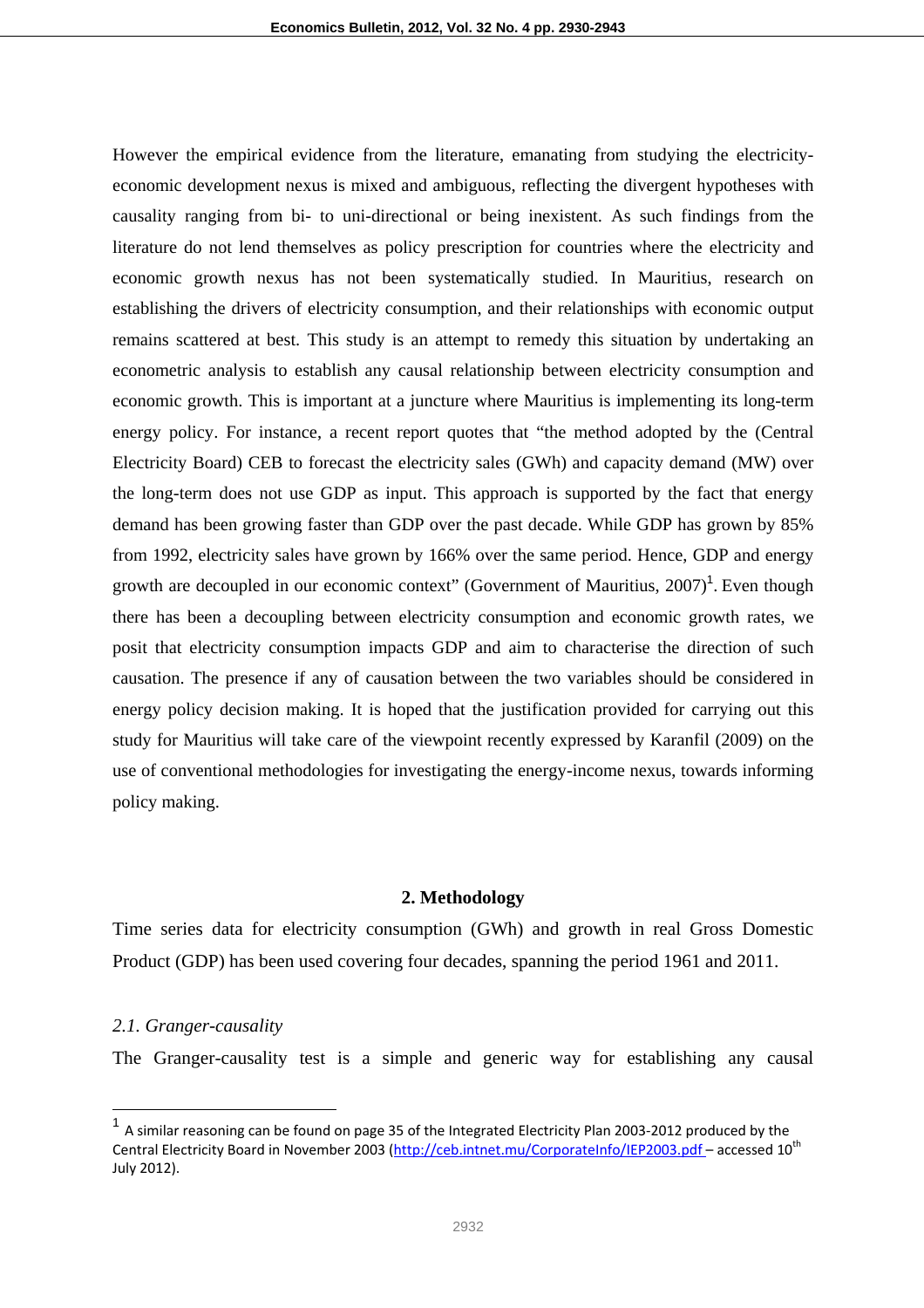relationship between two variables, say  $X_t$  and  $Y_t$ , specified as time series. In this case,  $X_t$  is said to Granger-cause  $Y_t$  if the prediction error of current  $Y_t$  declines by using past values of  $X_t$ , together with past values of  $Y_t$  (Granger, 1969). Concurrently the coefficients on the lagged *X*ts and *Y*ts should be statistically significant. Although the attractiveness of this general approach lies in its simplicity, its use in detecting causal relationships needs to be applied with caution. Foremost, a series of variables needs to be stationary or else erroneous conclusions could be reached. A Vector Autoregressive model (VAR) provides an ideal framework for testing for Granger causality between electricity consumption and GDP.

### *2.2. Stationarity*

A stationary series has basic statistical properties which are invariant with respect to time. Thus, it has a constant mean, a constant finite variance and covariances between observations that depend only upon their distance apart in time. Practically most economic data are not stationary, but are rather integrated.

According to Stock and Watson (1989), using non-stationary data in causality tests can give spurious results. Therefore, the unit roots of the series are tested to check the stationarity of each variable. The Philips-Perron (Philips and Perron, 1988) test (thereafter called the 'PP' test) is used, as it is known to be robust to a variety of serial correlations and time-dependent heteroskedasticities (Yoo, 2005). If any of the series is found to be non-stationary and it becomes stationary after differencing once, it is said to be integrated of order one, I(1). Therefore, an I(1) can be first-differenced before the Granger causality test can be applied to it.

#### *2.3. Cointegration*

Cointegration between two variables requires the satisfaction of two conditions. Firstly, the two series must have similar basic statistical properties, that is they must be integrated of the same order. Secondly, some linear combination of the series should exist such that it is stationary even though the individual series  $X_t$  and  $Y_t$  are not. This linear combination is simply the residual from a static ordinary least squares regression of  $Y_t$  on  $X_t$ . Such a regression is known as the cointegrating regression. If two series are  $I(1)$  then their linear combination will typically be  $I(1)$ . It is only when there is cointegration that there would be a linear combination which is I(0).

Cointegration says nothing about the direction of causation between  $X_t$  and  $Y_t$ , but only whether or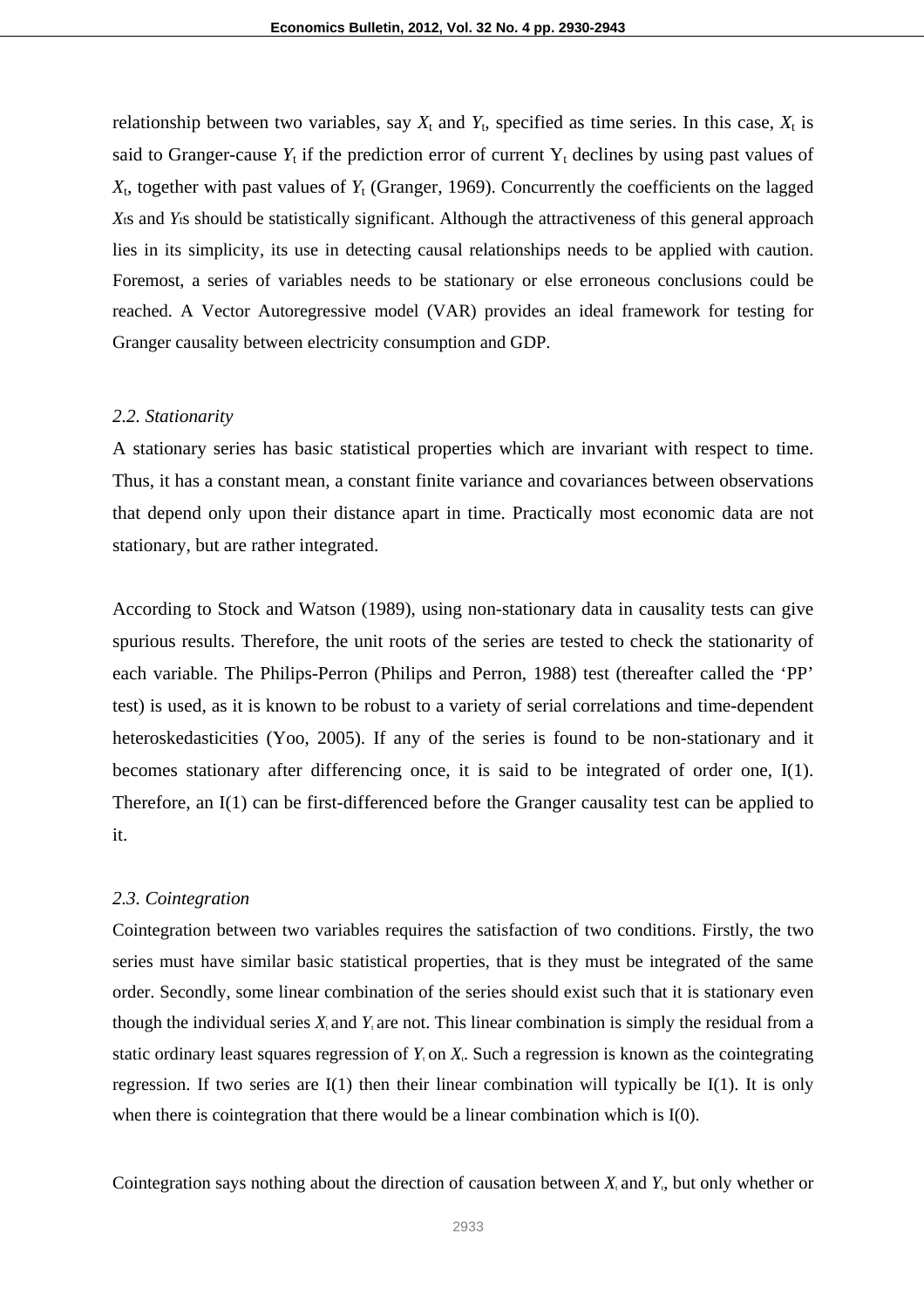not a long-run relationship exists between the variables. It implies Granger causality in at least one direction. If  $X_t$  and  $Y_t$  each are non-stationary and cointegrated, then any generic Grangercausal inferences will be invalid. In this situation, the error -correction model (ECM) provides a more comprehensive causality test (Engle and Granger, 1987).

## *2.4 Error-correction model*

If two series are cointegrated then a vector error correction model (VECM) must be used instead of the standard Granger-causality to investigate both short- and long-run causality. ECMs are a particular form of dynamic econometric model. According to this specification, changes in the dependent variable in response to changes in the explanatory variables aim at restoring the long-run relationship between them. The long-run relationship reflects cointegration between the previously-mentioned variables. Cointegration and VECMs are formally related through the Granger representation theorem, which stipulates that validity of the latter is dependent on the existence of the former. Therefore,

$$
\Delta Y_{t} = \beta_{10} + \sum_{i=1}^{n} \beta_{11i} \Delta Y_{t-i} + \sum_{j=1}^{m} \beta_{12j} \Delta X_{t-j} + \beta_{13} \varepsilon_{t-1} + \mu_{1t},
$$
(1)

$$
\Delta X_{t} = \beta_{20} + \sum_{i=1}^{p} \beta_{21i} \Delta Y_{t-i} + \sum_{j=1}^{q} \beta_{22j} \Delta X_{t-j} + \beta_{23} \varepsilon_{t-1} + \mu_{2t},
$$
 (2)

Where,  $X_t$  and  $Y_t$  represent the natural logarithms of electricity consumption and real GDP, respectively.  $\Delta$  is the difference operator, *n*, *m*, *p*, *q* are the number of lags,  $\beta$ s are parameters to be estimated,  $\mu$ <sub>i</sub>s are the serially uncorrelated error terms, and  $\varepsilon$ <sub>t-1</sub> is the error correction term (ECT) which is derived from the long-run cointegration relationship,  $Y_t = \eta_0 + \eta_1 X_t + \varepsilon_t$  where  $\eta$ s are parameters to be estimated and  $\varepsilon_t$  is the error term.

Sources of causation can be identified by testing for significance of the coefficient on the lagged variables in Eqs. (1) and (2). According to Masih and Masih (1996) weak Granger causality can be interpreted as 'short-run' causality in the sense that the dependent variable only responds to short-term shocks to the stochastic environment. We, therefore, test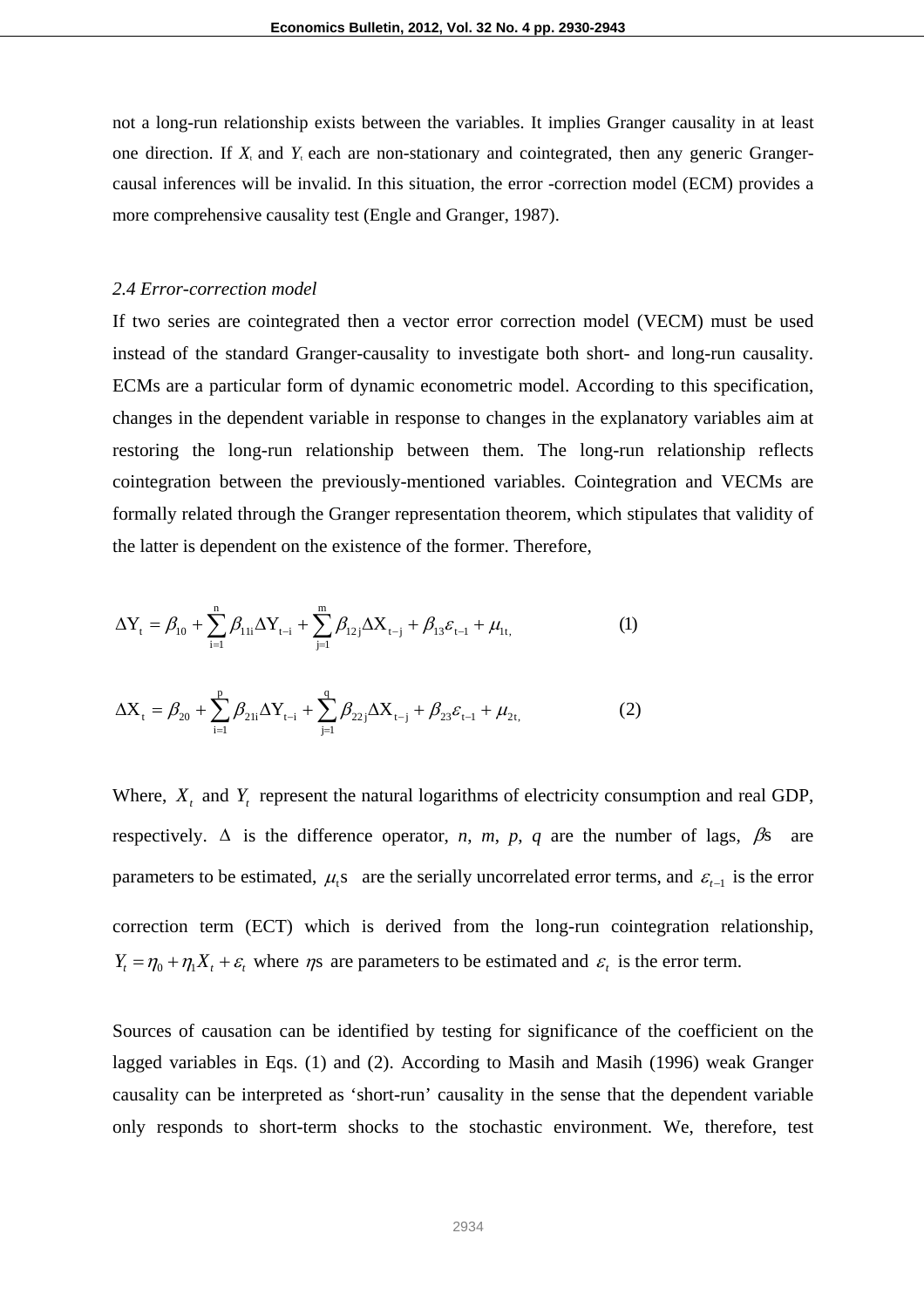$H_0: \beta_{12} = 0$  against  $H_1: \beta_{12} \neq 0$  for Eq. (1), and  $H_0: \beta_{21} = 0$  against  $H_1: \beta_{21} \neq 0$  for  $Eq.(2)$ .

Another source of causation is the  $\varepsilon_{t-1}$  term in Eqs. (1) and (2). Through  $\varepsilon_{t-1}$ , an ECM offers an alternative test of causality. The coefficient on the  $\varepsilon_{t-1}$  represents how fast deviations from the long-run equilibrium are eliminated following changes in each variable. If for example  $\beta_{13}$  in Eq. (1) is zero, then LGDP (i.e. natural logarithm of real GDP) does not respond to deviation from the long-run equilibrium in the previous period, that is there is Granger non-causality in the long-run.

We also check whether the two sources of causation are jointly significant, in order to check for Granger causality. This is done by testing the joint hypotheses H<sub>0</sub>:  $\beta_{12}$  = 0 and  $\beta_{13}$  = 0 for all *j* in Eq. (1) or H<sub>0</sub> :  $\beta_{21i} = 0$  and  $\beta_{23} = 0$  for all *i* in Eq. (2). These tests are referred to as strong causality tests and according to Asafu-Adjaye (2000) the joint test indicates which variables bear the burden of short-run adjustment to establish long-run equilibrium following a shock to the system. If there is no causality in either direction, the 'neutrality hypothesis' holds.

One important point to ensure is that the data do not contain structural breaks. A structural break implies that there are multiple regression relationships between the dependent and the independent variables with different intercepts and/or slopes. If structural breaks are identified, there is need to control for them by using dummies.

In the event that the variables GDP and electricity consumption are not integrated, equations (1) and (2) become (3) and (4). A standard Granger causality test is then conducted, that is  $H_0: \beta_{12j} = 0$  against  $H_0: \beta_{12j} \neq 0$  for Eq. (3) and  $H_0: \beta_{21i} = 0$  against  $H_0: \beta_{21i} = 0$  for Eq. (4).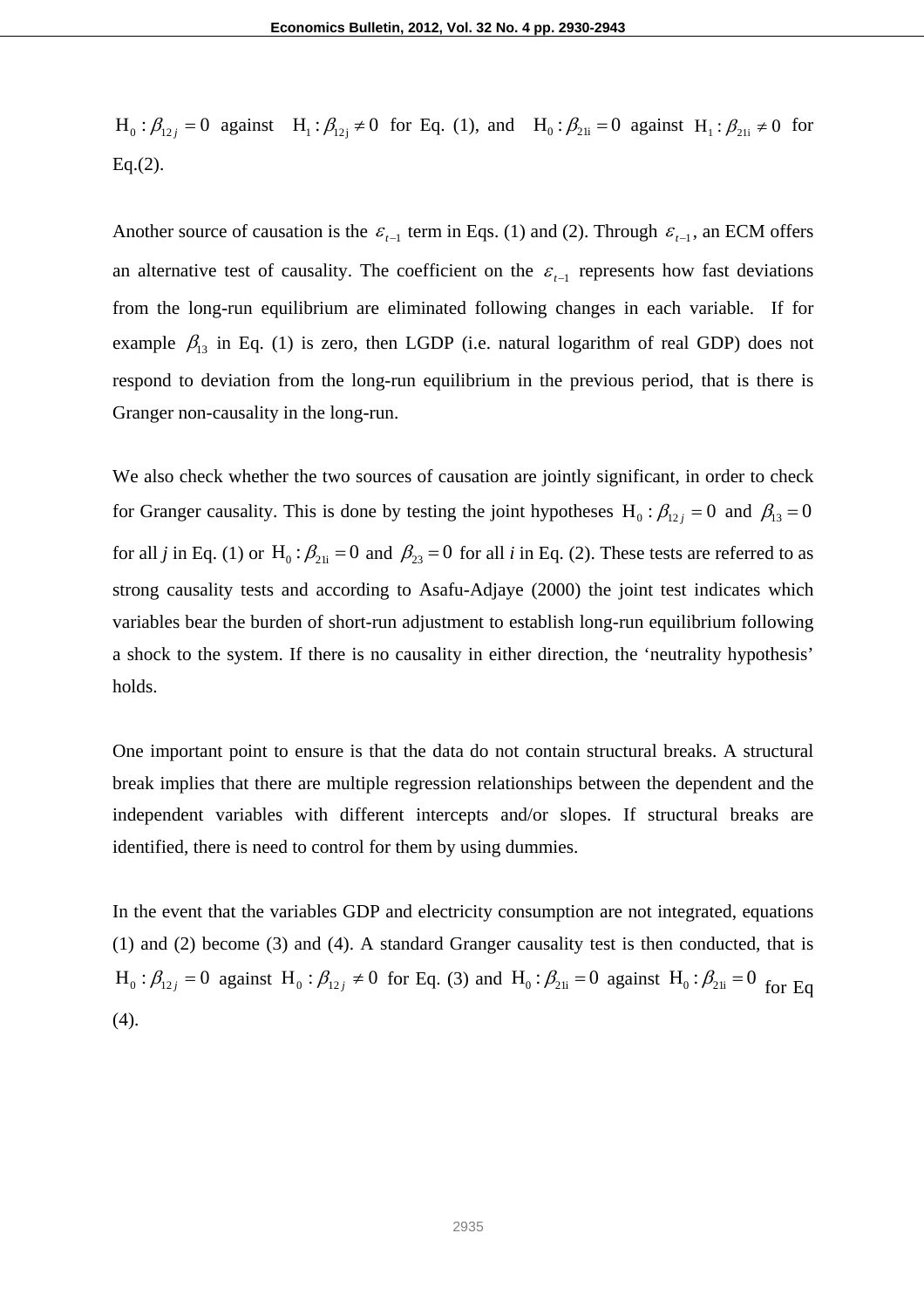$$
\Delta Y_t = \beta_{10} + \sum_{i=1}^n \beta_{11i} \Delta Y_{t-i} + \sum_{j=1}^m \beta_{12j} \Delta X_{t-j} + \mu_{1t},
$$
(3)

$$
\Delta X_t = \beta_{20} + \sum_{i=1}^p \beta_{21i} \Delta Y_{t-i} + \sum_{j=1}^q \beta_{22j} \Delta X_{t-j} + \mu_{2t}
$$
 (4)

### **3. Data analysis and results**

## *3.1. Data*

To investigate whether there is a causal relationship between electricity consumption and economic growth in Mauritius, data covering the period 1961 to 2011 are used. Electricity consumption is expressed in gigawatt hours (GWh). The GDP series is transformed into real terms using GDP deflators, and is expressed in Mauritian rupees. GDP deflators were obtained from World Development Indicators (World Bank, 2012), and GDP and electricity consumption figures were obtained from the Statistics Mauritius (1961-2012). The two series are presented in Fig. 1. It can be seen that they have both generally been trending upwards, indicating a positive association between them. Electricity consumption has been growing faster than real GDP since around 1985, and it is because of this that official documents have assumed that there is a decoupling  $-$  i.e. there is no causal relationship between the two variables (Government of Mauritius, 2007).



Fig. 1: Electricity consumption and real GDP in Mauritius between 1961 and 2011.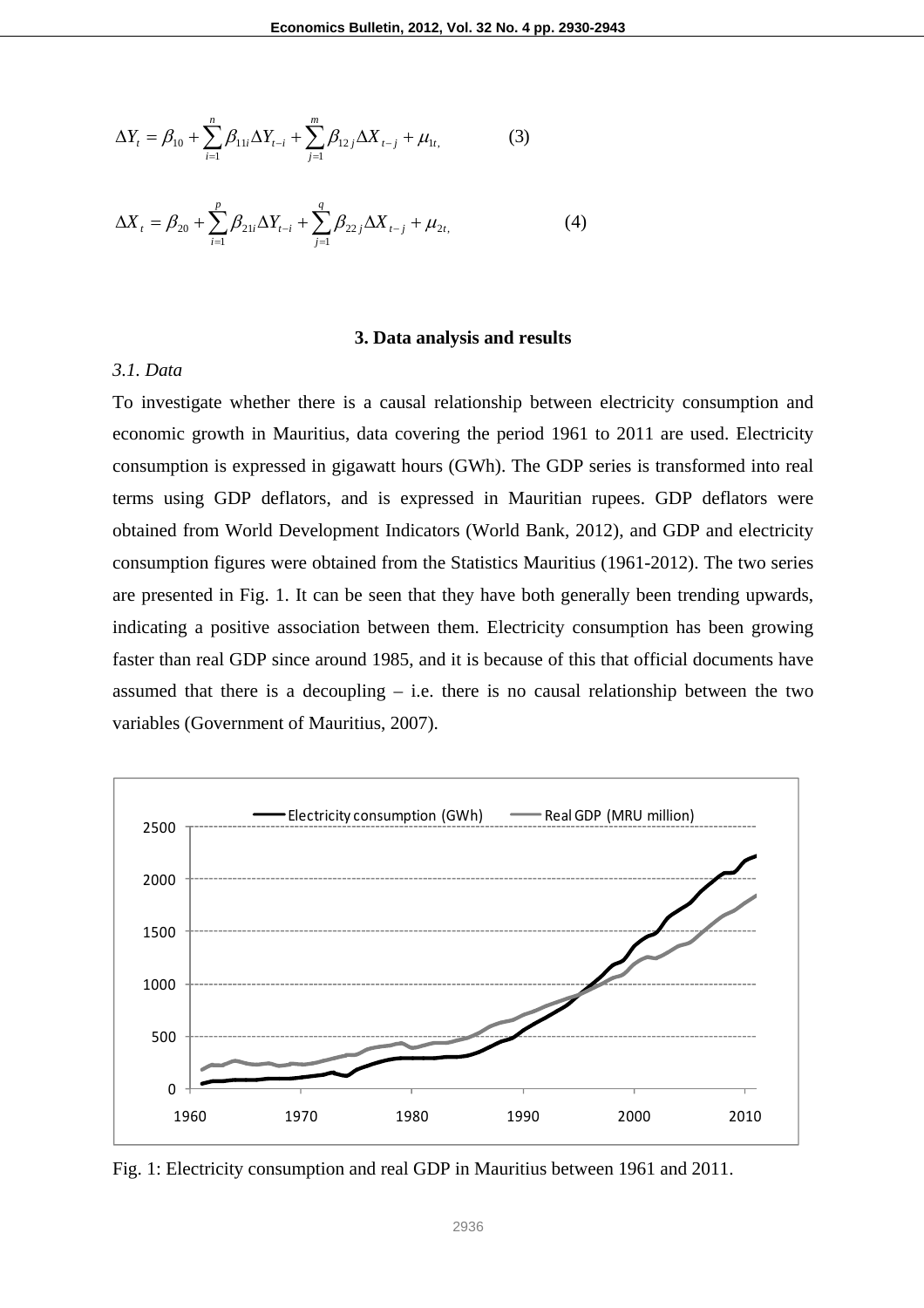## *3.2 Unit roots tests*

In order to establish any causal relationships between electricity consumption and real GDP, we first undertake the unit roots tests using both the Augmented Dickey-Fuller (ADF) and the Phillips-Perron tests. The variables used in the models are respectively LEC, natural logarithm of electricity consumption, and LGDP, natural logarithm of real GDP. The ADF values of -0.801 and 0.717 and the PP values of -1.17 and -0.13 for LEC and LGDP in levels are not significantly negative (Table 1). The test indicates the existence of unit roots, and that both series are non-stationary. Any causal inferences derived from them would be invalid as previously discussed. The series are therefore first-differenced and the ADF tests carried on them. We used the Schwarz Information Criterion to choose a lag length of 1 for both variables. Non-stationarity is rejected for both series at the 1% level of significance – i.e. they are both  $I(1)$ .

| Variables   | $PP$ values in $PP$ |                      | values in first ADF values in ADF values in |                    |
|-------------|---------------------|----------------------|---------------------------------------------|--------------------|
|             | levels              | differences          | levels                                      | first differences  |
| <b>LEC</b>  | $-1.17$             | $-7.41$ <sup>a</sup> | $-0.801$                                    | $-3.95^{\text{a}}$ |
| <b>LGDP</b> | $-0.13$             | $-7.99$ <sup>a</sup> | 0.717                                       | $-4.92^{\rm a}$    |

Table 1: Results of the PP unit root tests

Note: <sup>a</sup> significant at the 1% level

## *3.3 Cointegration tests*

 $\overline{a}$ 

One important consideration before investigating long-run causality was to check for the existence of a structural break. The Chow breakpoint test on the stability of the parameters was conducted with the breakpoint in at  $1974^2$ . The null hypothesis of no structural break was rejected. The model was subsequently amended to account for the structural break by adding a dummy variable for each year with the shift at the break to act as an intercept shifter. Given that both electricity consumption and GDP are integrated of order 1, we subsequently check whether they are cointegrated over the time period studied here. The results of the Johansen (1990) cointegration test for both series are reported in Table 2.

 $^2$  A visual examination of the electricity series showed a break in 1974, which occurred as a result 1973-1974 oil crisis.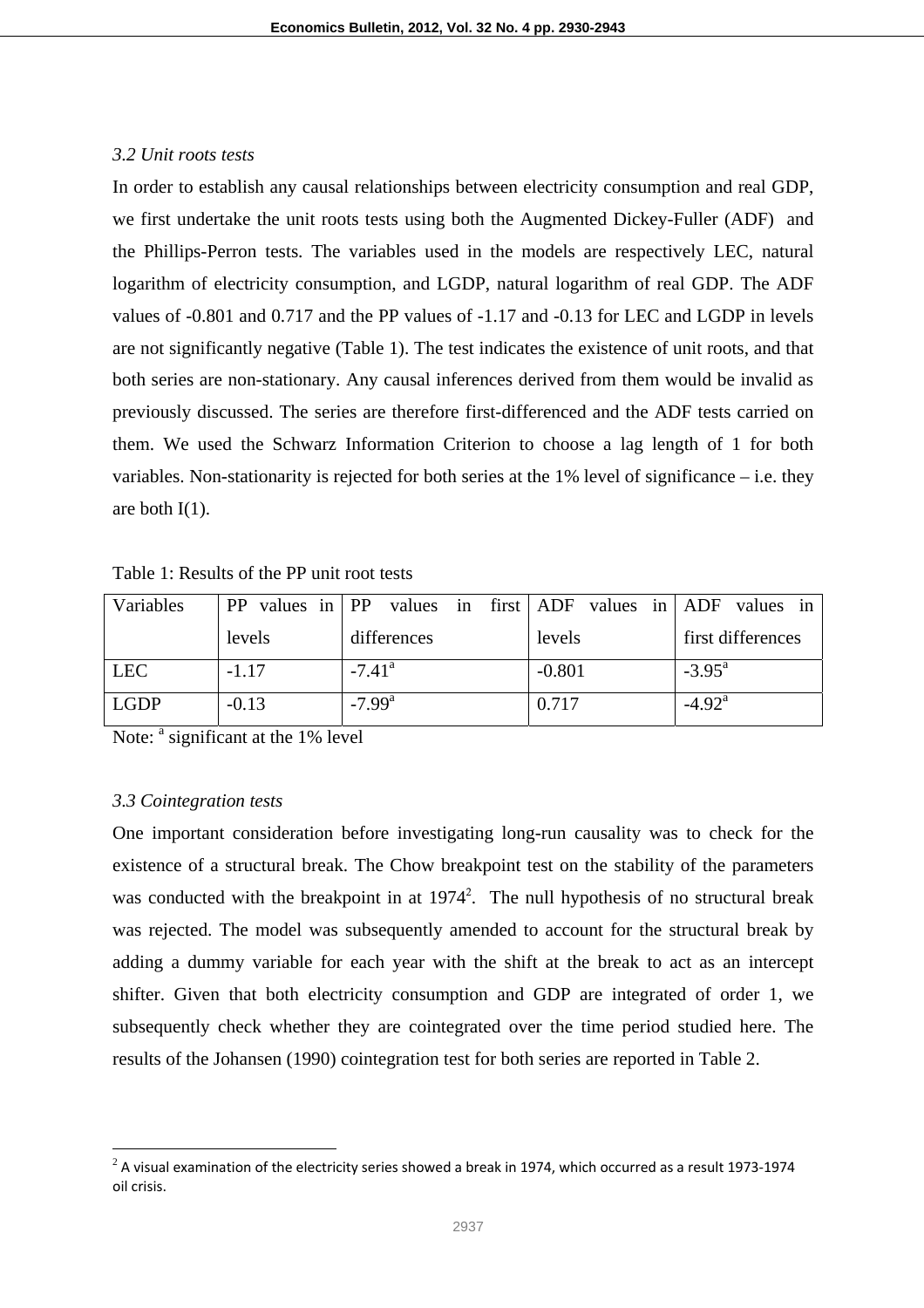| Null hypothesis                                                 | Trace     | 1% Critical |
|-----------------------------------------------------------------|-----------|-------------|
|                                                                 | statistic | value       |
| The number of cointegrating equation is zero $(R=0)$            | 8.34      | 20.04       |
| The number of cointegrating equation is at most one $(R \le 1)$ | 0.21      | 6.65        |

## Table 2: Results of Johansen cointegration tests

The results of the Johansen cointegration test are presented in Table 2. The trace statistics show that the null hypothesis of absence of cointegration  $(R=0)$  between the electricity consumption and the GDP series cannot be rejected at the 1% level of significance. Therefore the absence of a cointegrating equation between GDP and electricity consumption implies that there is no long-run equilibrium relationship between the two series. Therefore the standard VAR is used to investigate causality instead of a VECM.

## *3.4. Granger causality*

Regressions (3) and (4) were run to investigate short-run causality. The respective optimal lag length was chosen as 8, using both the Akaike's Information and the Hannan-Quinn information criteria. This method removed the ambiguity involved in the arbitrary choice of the different lag lengths. A similar approach with respect to the existence ofstructural break was adopted. The Chow breakpoint test on the stability of the parameters was again conducted with the breakpoint in at 1974. The null hypothesis of no structural break was rejected. This meant that the model was improved by adding a dummy variable for each year with the shift at the break to act as an intercept shifter. Granger causality tests were then based on the amended VAR to investigate short-run causality between the two variables under study. The F test is used to determine whether a SR relationship exists between the variables through testing the significance of the lagged levels of the variables. The results of the F tests on short-run causality are presented in Table 3.

| Null hypothesis               | F statistics | F critical $(5\%)$ |
|-------------------------------|--------------|--------------------|
| EC does not Granger cause GDP | 4.48         | 1.968              |
| GDP does not Granger cause EC | 1.609        | 1.968              |

## Table 3: Results of Granger causality tests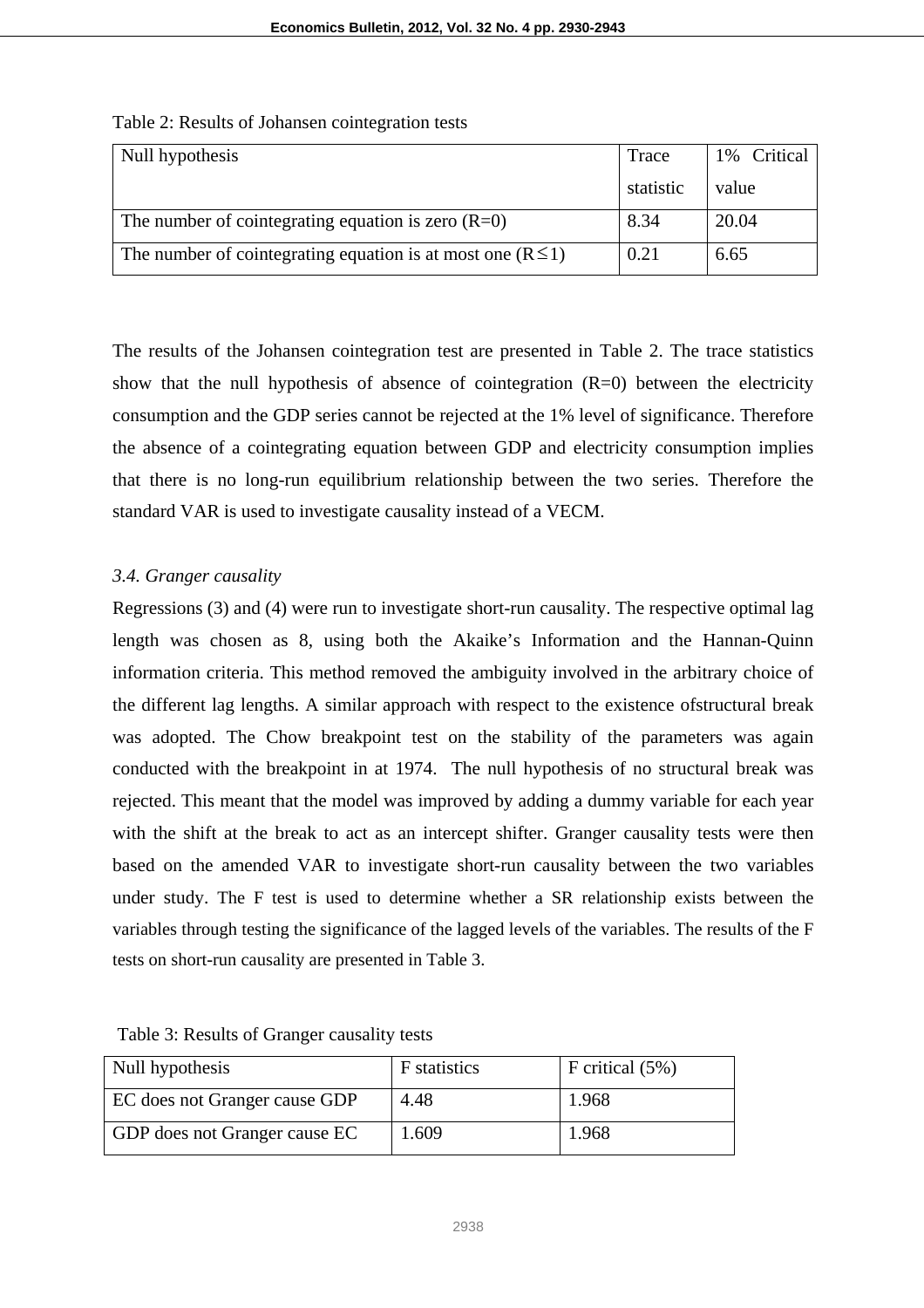The coefficients on electricity consumption are jointly significant in the GDP equation, indicating that short-run causality runs from electricity consumption to GDP. However the reverse short-run causality does not exist in the electricity consumption equation. It is concluded that there is a unidirectional short-run Granger causality from electricity consumption to economic growth in Mauritius over the period 1961 to 2011.

## **4. Discussions and conclusions**

This paper has investigated the relationship between electricity consumption and economic growth in Mauritius using data from 1961 to 2011. The empirical evidence suggests that electricity consumption and economic growth are not cointegrated, however standard granger causality tests indicate that there is unidirectional short-run causality from electricity consumption to GDP, that is an increase in electricity consumption promotes economic growth through the Keynesian multiplier. Even though the Mauritian economy is servicesdriven, our results point to the fact that production of such services are electricity intensive. We believe that the results provide vital information between the linkages between economic growth and electricity consumption at a time when Mauritius is articulating its first ever long term energy strategy. Such a finding has a number of implications for policy formulation in the power sector of Mauritius. It assists in reducing the ambiguity surrounding the role of electricity consumption in economic growth and in providing policy makers with a better understanding of the roles of the two variables.

An increase in electricity consumption therefore leads to an increase in real GDP. Conversely, a depression in electricity consumption can slow economic growth in Mauritius in the short-run. Approximately 97% of the electricity of Mauritius is generated through thermal (secondary) sources, of which about 80% is from the combustion of fossil fuels like heavy fuel oil, coal and kerosene (Statistics Mauritius, 2012). In order to reduce the vulnerability of Mauritius from external shocks arising from the price volatility of fossil fuels, and also as a means to reduce its national greenhouse gas emissions, it has been proposed to close to halve the growth in consumption of electricity in the next few years (National Economic and Social Council, 2009). Since Mauritius also wishes to pursue social development by increasing economic growth, these two objectives would appear to be in contradiction based on the results reported here, as energy conservation without improvement in productivity and efficiency of energy use may adversely affect economic growth in the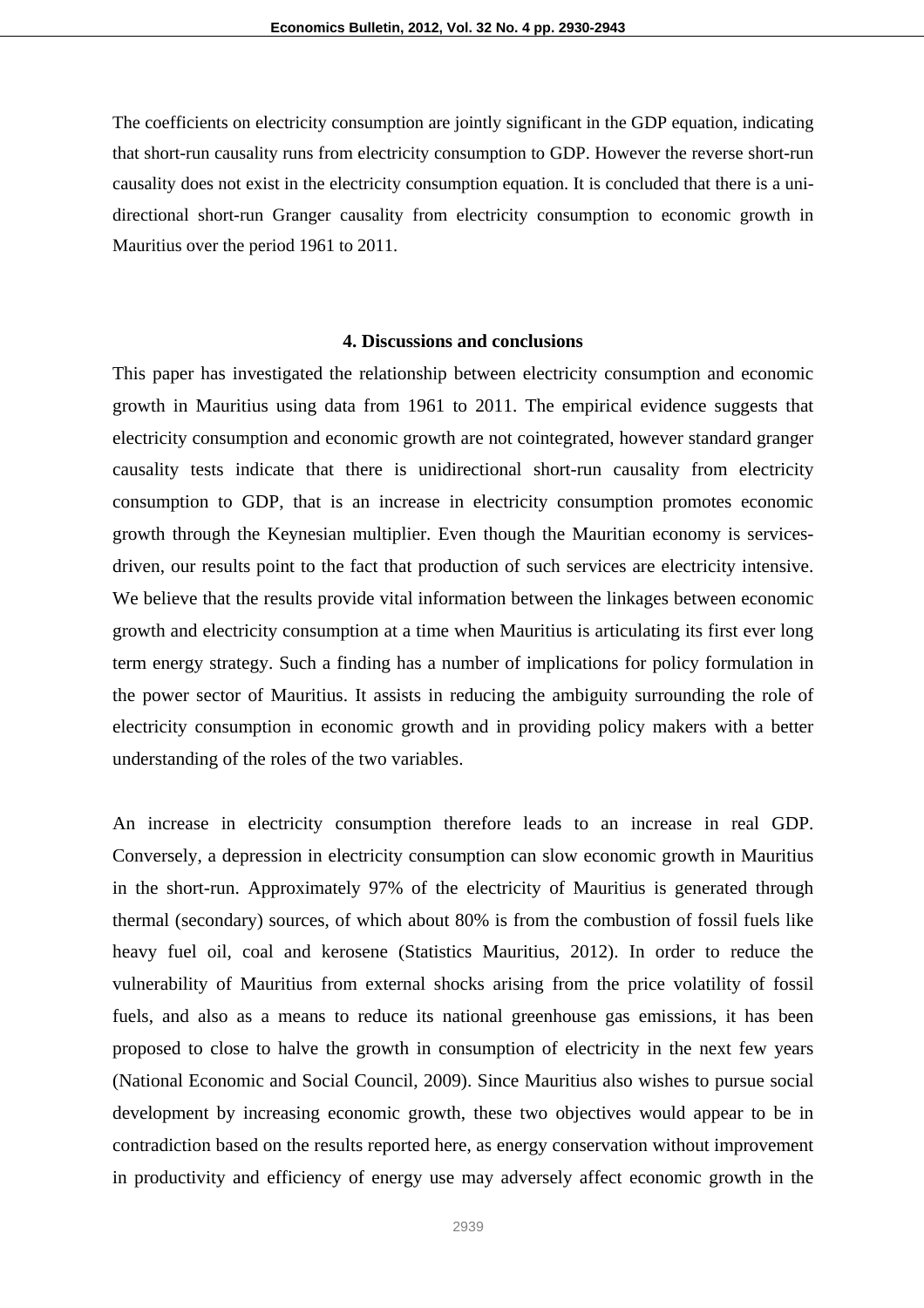short-run. But such energy conservation measures would not necessarily negatively impact economic growth in the long-run.

The results of this study have unambiguously shown that there is a causal relationship between electricity consumption and real GDP in the short-run. This causality needs to be taken into account in formulating meaningful policies and strategies for energy conservation in the power sector. While electricity consumption is a contributing factor to economic growth, the authors acknowledge that there are other factors which impact on economic growth. Hence, this study provides a basis and makes room for further research to be carried out on the electricity consumption and economic growth linkage in Mauritius.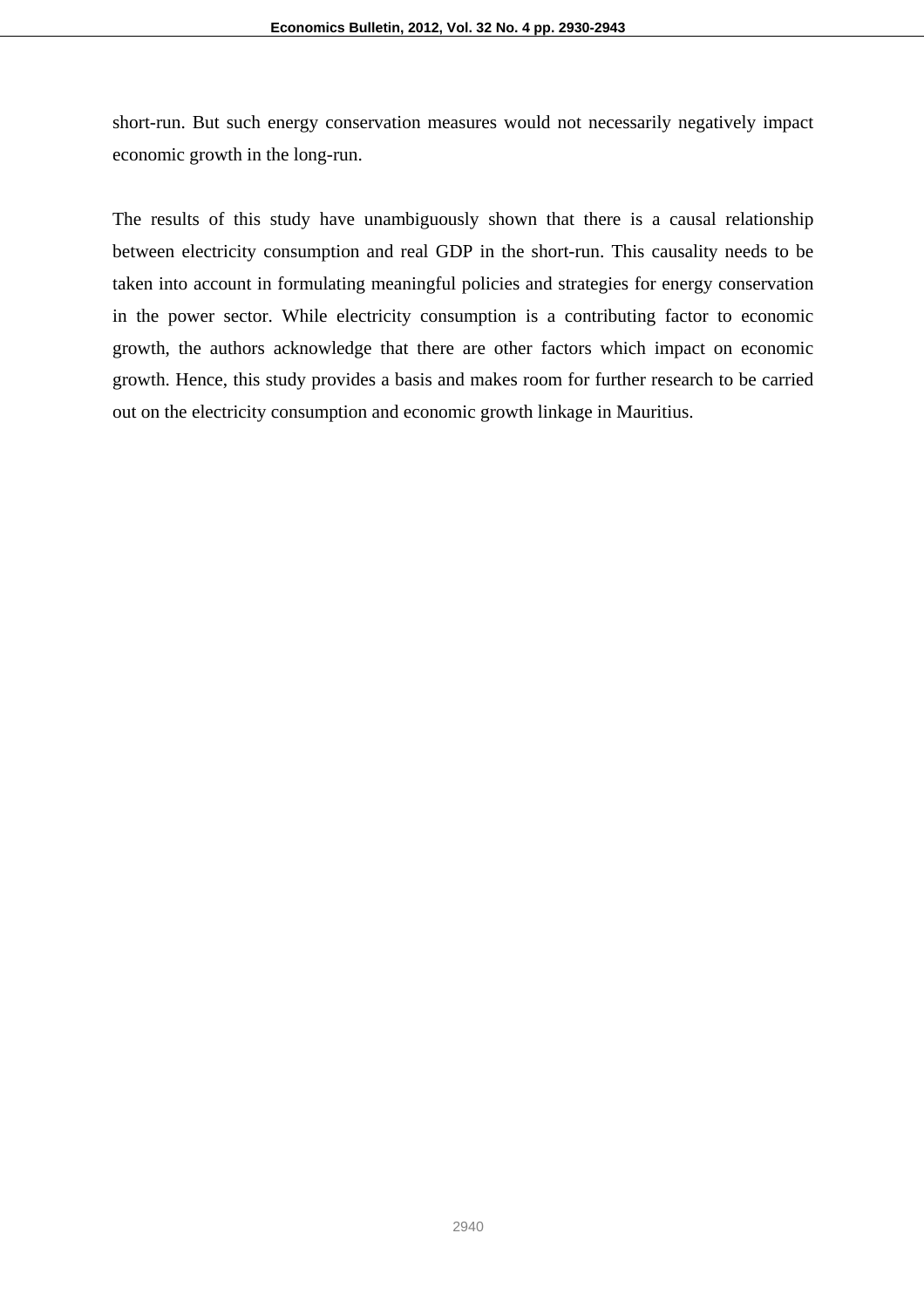## **References**

- Ahamad, M.G. and A.N. Islam (2011) "Electricity consumption and economic growth nexus in Bangladesh: Revised evidences" *Energy Policy* **39**, 6145-6150.
- Akinlo, A.E. (2008) "Energy consumption and economic growth: Evidence from 11 Sub-Sahara African countries" *Energy Economics* **30**, 2391-2400.
- Apergis, N. and J.E. Payne (2009a) "Energy consumption and economic growth in central America: Evidence from a panel cointegration and error correction model" *Energy Economics* **31**, 211-216.
- Apergis, N. and J.E. Payne (2009b) "Energy consumption and economic growth: Evidence from the Commonwealth of Independent States" *Energy Economics* **31**, 641-647.
- Asafu-Adjaye, J. (1996) "The relationship between energy consumption, energy prices and economic growth: time series evidence from Asian developing countries" *Energy Economics* **22**, 615-625.
- Statistics Mauritius. (2012) "Energy and Water Statistics" Available at http://www.gov.mu/portal/site/cso.
- Chandran, V.G.R., S. Sharma and K. Madhavan (2010) "Electricity consumption-growth nexus: The case of Malaysia" *Energy Policy* **38**, 606-612.
- Engle, R.F. and C.W.J. Granger (1987) "Cointegration and error correction: representation, estimation and testing" *Econometrica* **55**, 251-276.
- Ghosh, S. (2002) "Electricity consumption and economic growth in India" *Energy Policy* **30**, 125-129.
- Government of Mauritius. (2007) "Outline of Energy Policy 2007-2025: Towards a Coherent Strategy for the Development of the Energy Sector in Mauritius". Available online at www.gov.mu/portal/goc/mpu/file/**Outline**%20**energy**%20**policy**.pdf – accessed 24th May 2012.
- Granger, C.W.J. (1969) "Investigating causal relation by econometric and cross-sectional method" *Econometrica* **37**,424-438.
- Johansen, S. and K. Juselius (1990) "Maximum likelihood estimation and inference on cointegration with applications to the demand for money" *Oxford Bulletin of Economics and Statistics* **52**, 169-210.
- Karanfil, F. (2009) "How many times again will we examine the energy-income nexus using a limited range of traditional econometric tools?" *Energy Policy* **37**, 1191-1194.
- Kouakou, A.K. (2011) "Economic growth and electricity consumption in Cote d'Ivoire: Evidence from time series analysis" *Energy Policy* **39**, 3638-3644.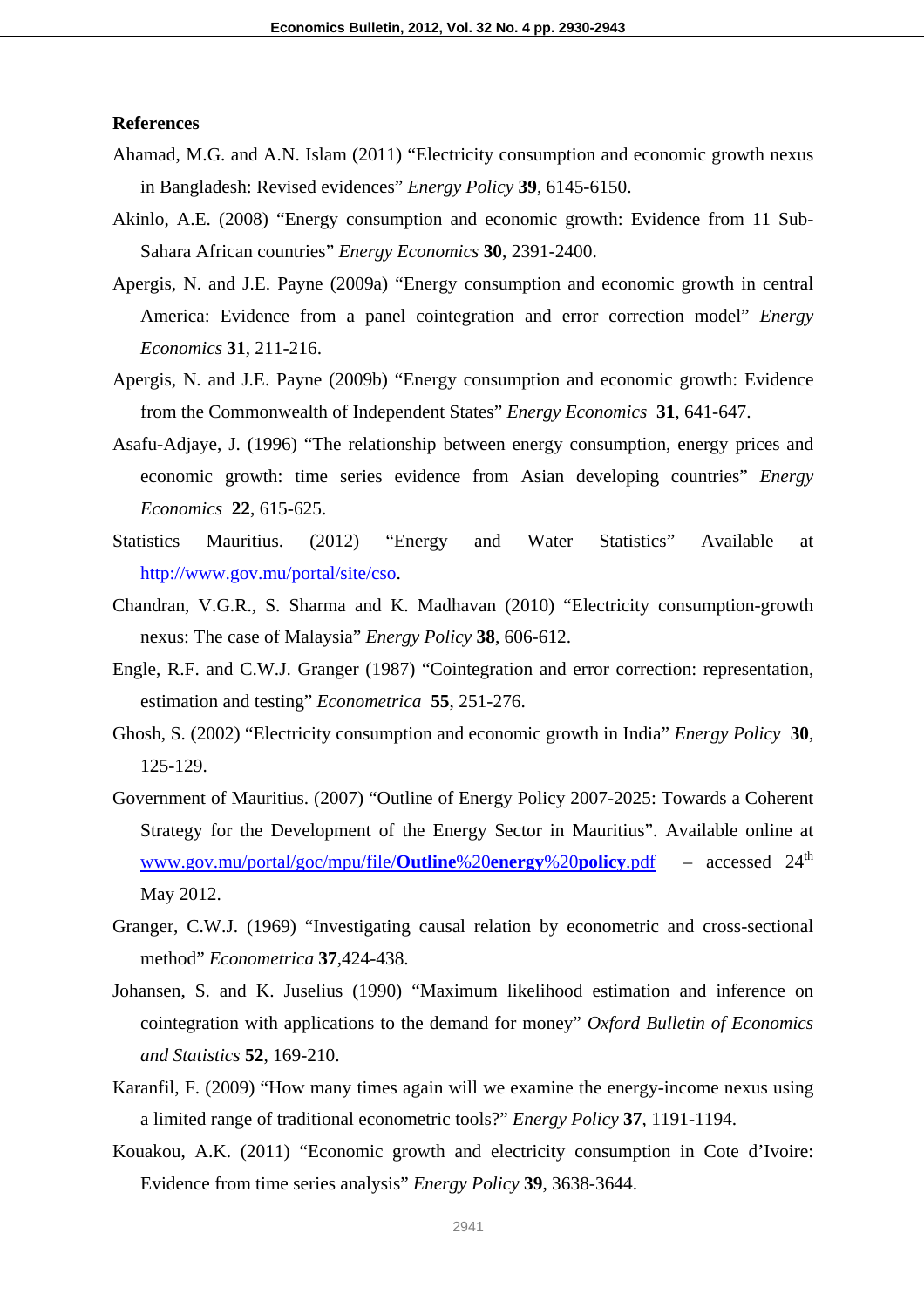- Masih, A.M.M. and R. Masih (1996) "Electricity consumption, real income and temporal causality: results from a multi-country study based on cointegration and error-correction modelling techniques" *Energy Economics* **18**, 165-183.
- Narayan, P.K. and B. Singh (2007) "The electricity consumption and GDP nexus for Fiji islands" *Energy Economics* **29**, 1141-1150.
- National Economic and Social Council. (2009) "A blueprint for the energy sector in Mauritius". Contract a contract a contract a contract a contract a contract a contract a contract a contract a contract a contract a contract a contract a contract a contract a contract a contract a contract a contract a c http://www.nesc.mu/index.php?option=com\_content&view=article&id=62&Itemid=23. – accessed  $24<sup>th</sup>$  May 2012.
- Odhiambo, N.M. (2009) "Electricity consumption and economic growth in South Africa: A trivariate causality test" *Energy Economics* **31**, 635-640.
- Ozturk, I. (2010) "A literature survey on energy-growth nexus" *Energy Policy* **38(1)**, 340- 349.
- Pantula, S.G., G. Gonzalez-Farias and W.A. Fuller (1994) "A comparison of unit-root test criteria" *Journal of Business and Economic Statistics* **12**, 449-459.
- Perasan, M.H. and B. Perasan (1997) Working with Microfit 4.0: Interactive Econometric Analysis. Oxford University Press, Oxford.
- Philips, P.C.B. and P. Perron (1988) "Testing for a unit root in time series regression" *Biometrika* **75**, 335-346.
- Shahbaz, M., C.F. Tang and M.S. Shabbir (2011) "Electricity consumption and economic growth nexus in Portugal using cointegration and causality approaches" *Energy Policy* **39**, 3529-3536.
- Shiu, A. and P.L. Lam (2004) "Electricity consumption and economic growth in China" *Energy Policy* **32**, 47-54.
- Shuyun, Y. and Y. Donghua (2010) "The causality between energy consumption and economic growth in China: Using panel method in a Multivariate framework" *Energy Procedia* **5**, 808-812.
- Stock, J.H. and M.W. Watson (1989) Interpreting the evidence in money-income causality. *Journal of Econometrics* **40**, 161-182.
- Tang, C.F. (2008) "A re-examination if the relationship between electricity consumption and economic growth in Malaysia" *Energy Policy* **36**, 3077-3085.
- Wolde-Rufael, Y. (2006) "Electricity consumption and economic growth: a time series experience for 17 African countries" *Energy Policy* **34**, 1106-1114.